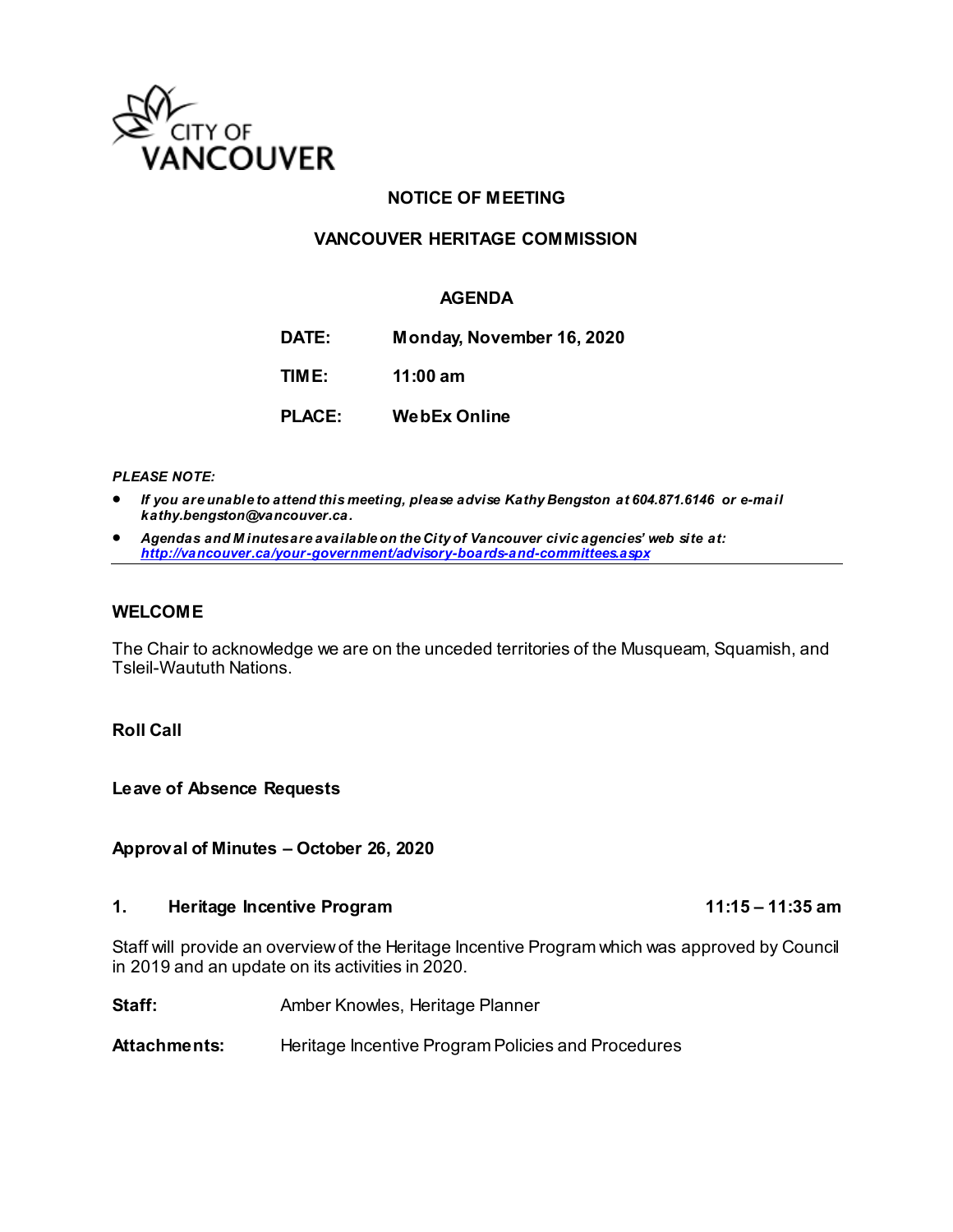### **2. 2590 Point Grey Rd – Cates Residence 11:35 – 12:05 pm VHR "A", DP-2019-00275**

In response to a request from the Vancouver Heritage Commission, staff will provide an update on a DP application for the Cates Residence for relocation of the Heritage "A" house on the existing lot.

This project first came in as an inquiry in 2018. Four lots were consolidated to create the existing lot, which contains both the Cates Residence and a small house with potential character value. During this inquiry the applicant proposed to move the Cates Residence further west on the lot and demolish the small residence which was deemed under the Zoning District Schedule to be 'underutilized'. The received DP application was compliant with the Zoning District Schedule. A Statement of Significance and Conservation Plan were required for the relocation of the Cates Residence to ensure its preservation and protection during the process.

The Cates Residence will be relocated to the western edge of the property and the rest of the lot will be subdivided for new residences, but that is not included in the current application. A more recent addition at the rear of the residence will be removed. The overall form, scale and massing of the house will be retained. The existing cladding cannot be retained due to lead contamination, but will be replaced in kind with new wood shingles. A new foundation will be constructed, but the existing granite blocks will be used as a veneer to retain the original appearance. The windows have been assessed by Vintage Woodworks ad they have provided a retention/restoration strategy for all the windows which is included in the Conservation Plan.

**Staff:** Amber Knowles, Heritage Planner

**Attachments:** Conservation Plan (with Statement of Significance)

### **3. Statement of Significance and 12:05 – 12:20 pm Vancouver Heritage Register Subcommittee Report**

The report from the Statements of Significance and Vancouver Heritage Register Subcommittee meeting of November 2, 2020 will be presented. The report contains summaries of the SoS Subcommittee feedback on the three Statements of Significance and two Vancouver Heritage Register evaluations reviewed at this meeting, and recommends two properties be added to the Vancouver Heritage Register.

| Staff:       | Maxine Schleger, Heritage Planning Analyst                         |
|--------------|--------------------------------------------------------------------|
| Attachments: | Reports from the Statements of Significance and Vancouver Heritage |

Register Subcommittee Meeting of November 2, 2020.

## **4. New Business 12:20 – 12:25 pm**

## **(a) 2021 Meeting Schedule**